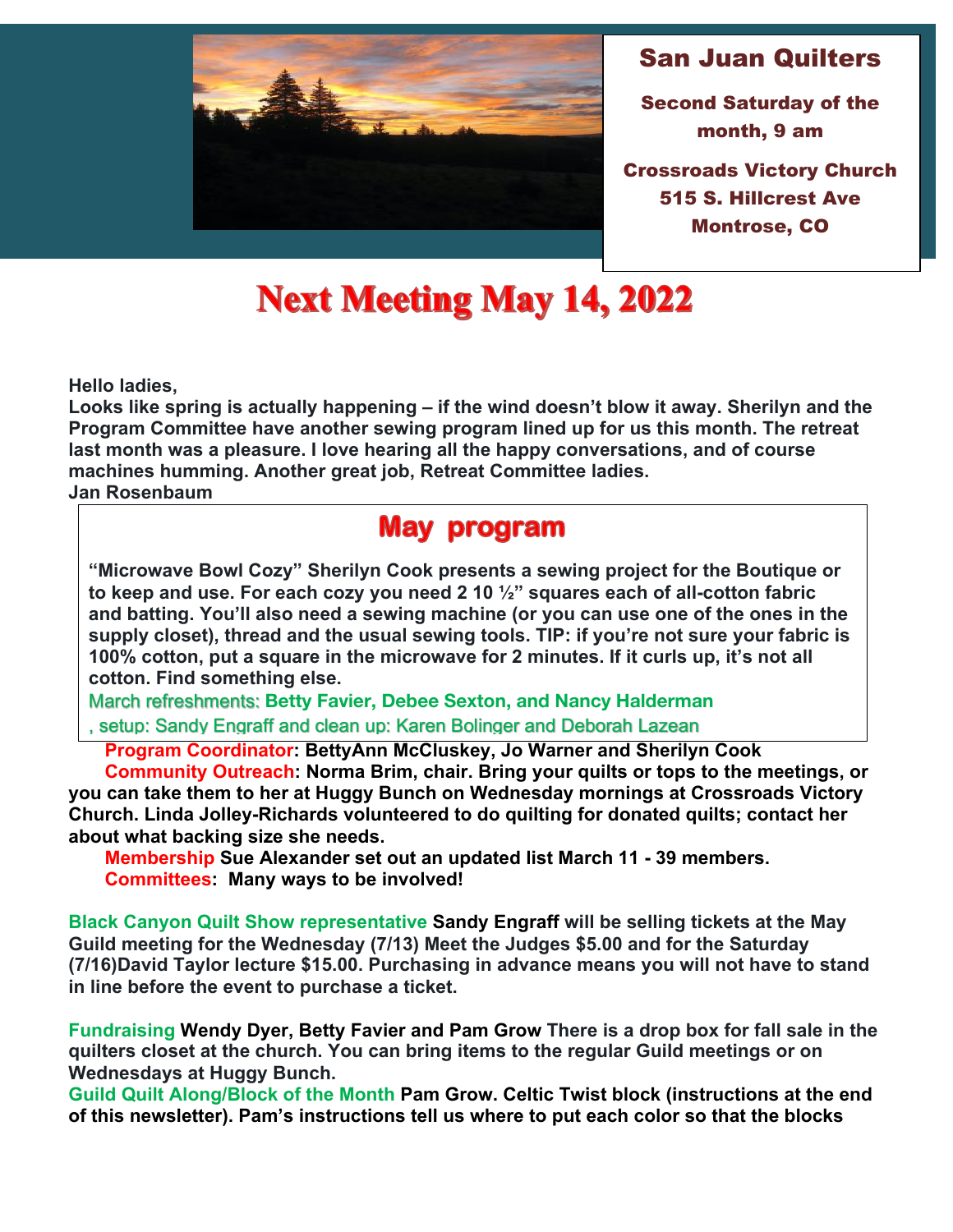**blend together. Bring your block to the meeting to enter the drawing to win the month's**  Forester, Carolyn, *Quilt As You Go: A Practical Guide to 14 Inspiring Techniques & Projects* **blocks.**  Berry, Ruth Ann, *Stunning 3-D Quilts Simplified* **Homestead/City Hall quilts Jean Redding. Quilts to hang in City Hall should be in a pillowcase, with a short note about the quilt. Historian/Social Media - \_\_\_\_\_\_\_\_\_\_\_\_\_\_\_\_\_\_\_\_\_ Post your photos to San Juan Quilters**  *Raffle Quilt Pattern for 2024 Needed* **Facebook page.**<br>Let a pattern that you think would make a good Raffle Quilt for 2024? Please share your Hospitality Sandy Engraff will ye mund volunteers before each meeting or Cheryl Yergler.) **Librarian Becky Thatcher. Check out a ruler from the library, then bring what you've made for others to see what the ruler can do! Newsfeltty Forms,and "Quilt Appraisal forms are available at hlackcanyongy the end of the** previous month, or at each diling fast of end the next meeting. **Retreat – Wendy Dyer, Roena Frank and Pat Lutz The April retreat was enjoyed by all. What**  a treat togs peolo Shirts (ened ay sh bivith out out ting Briends nyon Quilt Show. **Suns Orders Betty if Gaviernask is that we seen tact chercationes people who could**  $\|\cdot\|$ **Welcomormation Warneolo Shirt attachment. Payment by check, made to Black Black Canyon Quilt Show News** and please indicate an alternate color choice. **Logo polo shirts are the unofficial uniformy Stame Re Sandy Engraff by June 1 will all append to the light of the order form and information, or send it separately if it's too big to email with the newsletter. See Sandy Engraff about ordering details. And get your quilts ready o enter the show!** Vahl, Meri Henriques, *Create Landscape Quilts* Campbell, Berene, *From Collage to Quilt* Fassett, Kaffe, *Kaffe Fassett in the Studio, Behind the Scenes with a Master Colorist* Sider, Sandra, *Quarantine Quilts* Beaven, Elli, *Quilting 20 Playful Projects for the Modern Soul to Make* Chow, Wendy, *Urban Quilting: Quilt Patterns for the Modern Day Home* Canyon Quilt Show, must accompany your order. As with so many things today,

**Trims On Wheels** is a vendor not coming to the Black Canyon Quilt show this year, but they are offering a 30% discount coupon for everything on their website, good through July 31<sup>st</sup>. Check them out for everything notions. at trimsonwheels.com **Coupon code BCQS30**

\*\*\*\*\*\*\*\*\*\*\*\*\*\*\*\*\*\*\*\*\*\*\*\*\*\*\*\*\*\*\*\*\*\*\*\*\*\*\*\*\*\*\*\*\*\*\*\*\*\*\*\*\*\*\*\*\*

**News from Colorado Quilting Council:** This year's special exhibit is presented with our co-sponsor, **The Rocky Mountain Quilting Museum**, and will feature an exhibit of quilts made by kids 18 years and younger. Along with this special exhibit, we will have special activities for kids at the show. Our member quilt show will also *Celebrate Quilting!*

Quilt-a-Fair will be held on Thursday and Friday, September 22 and 23 from 9 am to 4 pm and Saturday, September 24 from 9 am to 3 pm at the Boulder County Fairgrounds in Longmont. The daily entrance fee is \$10.00 for Thursday and Friday and \$8.00 for Saturday<sup>Page</sup> Hets may be purchased in advance at coloradoquiltingcouncil.com or at the door. For anyone interested in obtaining free admission to the show, we have numerous open volunteer positions with which we would love to have your assistance on any of the three days. Contact Pat Cleaveland at patcleaveland@msn.com to select a date and shift time for assisting with your choice of the admissions desk, silent auction, white glove for the special show, hospitality cart or CQC Book Sales.

Let's share our tips and tricks! We've all learned ways to improve our sewing or make things easier over the years. **Can't tell which is the right side of white-on-white fabric? Hold it vertically, so you're looking down at it. The inked design shows up much better!**

"San Juan Quilters" Facebook page Check out our page if you use Facebook – it's a good place

**May Block of the Month: Celtic Twist** to show what you've been working on, post interesting ideas, and just to keep in touch.